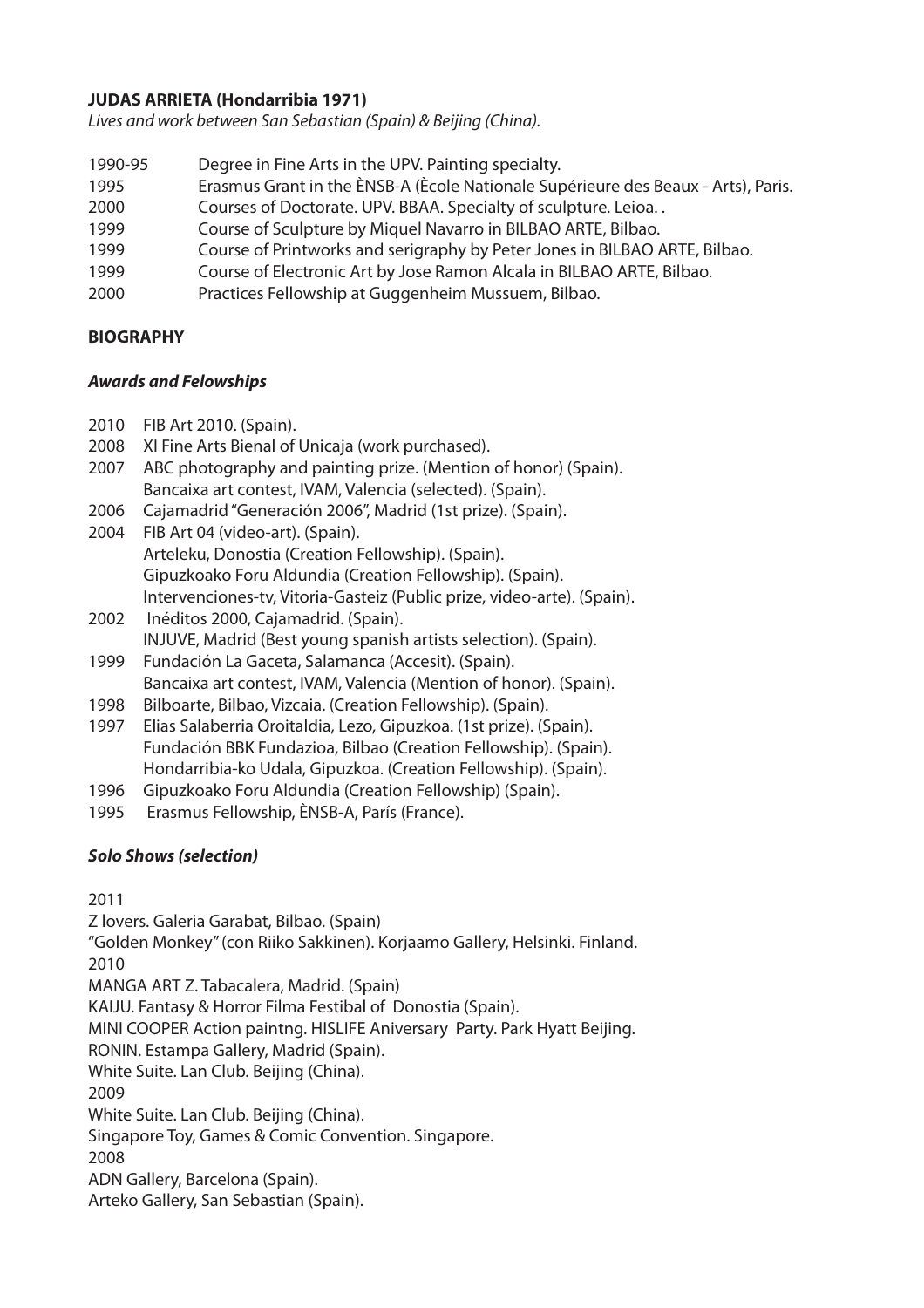ANIMAC, Lleida (Spain). Instituto Cervantes, Beijing (China). Cool Synphony, Galeria Parafernalia, Donostia. 2007 Paz y Comedias Gallery, Valencia (Spain). JM Gallery, Malaga (Spain). Shoreman Art Gallery, Beijing, China. Vito021, San Sebastián. Space 114, Marugame, Japan. 2006 Imagine Gallery, Beijing (China). Estampa Gallery, Madrid (Spain). 2005 DV Gallery, Donostia (Spain). Antonia Puyo Gallery, Zaragoza (Spain). 2004 ADN Gallery, Barcelona (Spain). 2003 Torre Ariz, Basauri (Spain). 2002 Chèrir Càfe, Tokyo, (Japan). Dune Midnight Càfe, Tokyo, (Japan). EGO Space/El Gallo, Salamanca (Spain). 2000 Bilkin Gallery, Bilbao (Spain). F.E.V.E.S.A., Salamanca (Spain). 1999 Sala BBK, Bilbao (Spain). 1998 Juan Manuel Lumbreras Gallery, Bilbao (Spain). 1997 La Brocha Gallery, Bilbao (Spain). 1995 Galerie Gauche, ÈNSB-A, París (France).

# *Group shows (selection)*

2011 Festival SOS4.8, Murcia. WORKS ON PAPER, Galeria Paz y Comedias, Valencia. AJG Contemporary Art Gallery, Sevilla. "Ficciones Urbanas", KM Kulturnea, Donostia. 2010 GET IT LOUDER 2010, Beijing. ARTHELSINKI 2010 (Korjaamo Gallery (Finland)) ARTCOPENHAGUE 2010 (Korjaamo Gallery (Finland)) BILBAO ARTE – NEW YORKen, The Gabarron Foundation-Carriage House Center for the Arts, New York. ART MADRID, Madrid (Spain). ARCO 2010, Madrid (Spain). Affordable Art Beijing 2010,Beijing. Scola Gallery,Beijing. Galeria LOUIS XX!, Palma de Mallorca, Spain. 2009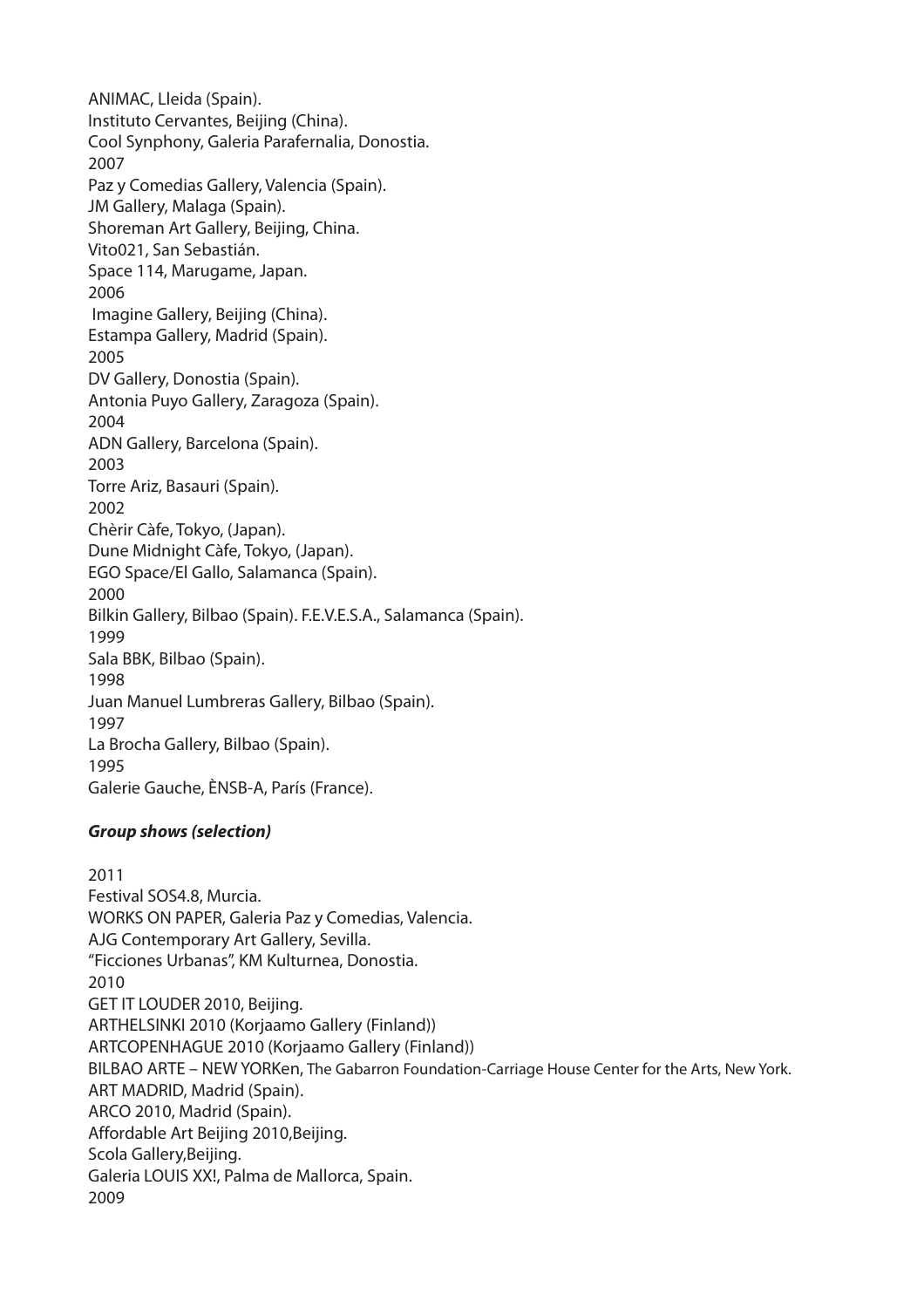Estampa Art Fair, Madrid (Spain). Ingrafica,. Cuenca (Spain). Espejo canalla, Artificial Gallery, Madrid El llibre i el mao, Octubre CCC (Valencia, Spain). Emart Gallery, Beijing, China. MA Studio, Beijing. BCA (Beijing Center forthe Arts), Beijing. China. G Gallery, Beijing.China. Contemporany09, La Ciudadela, Pamplona. Trickle-down theory show, Korjaamo Gallery, Helsinki. 2008 ARCO 2008, Madrid (Spain). Critical Mass, Beijing (China). SEWN, Shanghai, China. CIGE2008 (Instituto Cervantes), Beijing, China. SWAB Art Fair, Barcelona. La Nave Galleria, Valencia. We together! Poli Auction for Sichuan people, Beijing. XI Fine Arts Bienal of Unicaja, Malaga. Viva la Pepa Gallery, Cadiz. Art Cadiz 2008, Cadiz. Arte Santander 2008, Santander. 2007 WAB-Western Academy of Beijing (China). Stone Gallery, Dublin (Ireland). Estampa Gallery, Madrid (Spain). ADN Gallery, Barcelona (Spain). ARCO 2007 Estampa Gallery, (Spain). ARCO 2007Arsfundum, (Spain). ARCO 2007 Vocento, (Spain). CIGE2007, Beijing, (China). Premio Bancaixa 2007, IVAM, Valencia. Galeria La Nave, Valencia. ARTESANTANDER 07, Galeria ADN. Incognitas, Museo Guggenheim Bilbao, Bilbao. Sewn, Beijing. SongZhuang Art Festival, Beijing, China. JOY ART Gallery, Beijing. 2006 CIGE2006 (Imagine Gallery), Beijing (China). Imagine Gallery, Beijing (China). Generación 2006, Cajamadrid, Madrid/Santander/Valencia/Sevilla (Spain). ARTE SANTANDER 06, Santander (Spain). Ping Jie Gallery, Beijing (China). 2005 BIAC, Beijing (China). 3xASIA, House of Asia, Barcelona (Spain). Quijotes contemporáneos, Arteko Gallery, Donosita (Spain). WAB-Western Academy of Beijing (China). Young artists of Gipuzkoa, KM, Donostia (Spain). 2004 Bilkin Arte Garaikidea, Bilbao (Spain).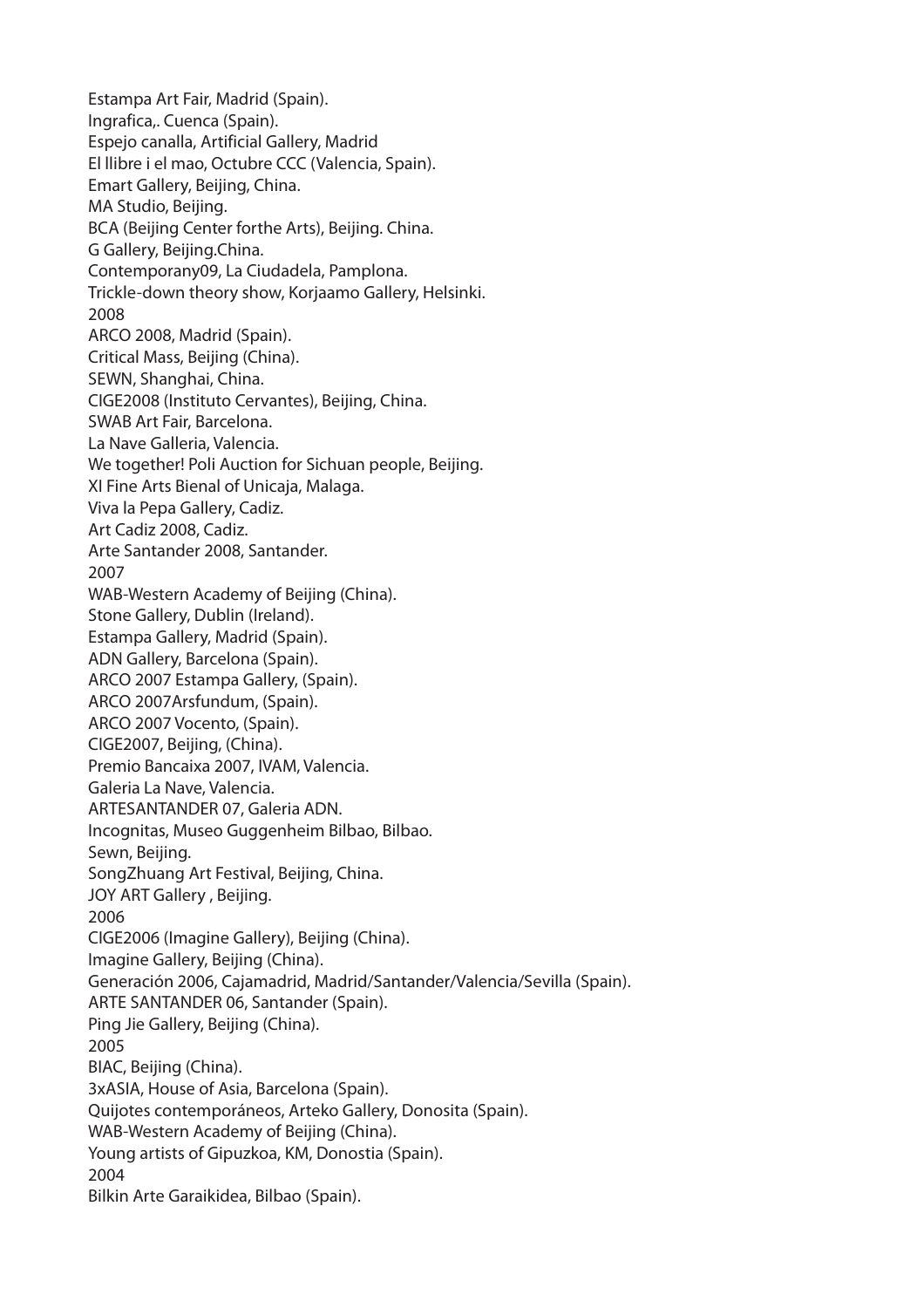2003 ADN Gallery, Barcelona (Spain). Young artists of Gipuzkoa, KM, Donostia (Spain). 2002 ARTIUM, Álava (Spain). DV Gallery, Donosita (Spain). ArtFranckfurt 02, Frankfurt (Germany). Inéditos 02, Madrid (Spain). 2001 L'OREAL 2001, Madrid (Spain) Festival PLAZA 2001 (Spain). Young artists of Gipuzkoa, KM, Donostia (Spain). Situaciones, Cuenca (Spain). 2000 INJUVE, Madrid (Spain). Fundación de Fútbol Profesional, Madrid (Spain). XXVII Premio Bancaixa, IVAM, Valencia (Spain). Museo de Salamanca, Salamanca (Spain). Generación 2000, Cajamadrid, Madrid (Spain).

### *Public collections*

INJUVE, Madrid. ARTIUM, Álava. Euskal Herriko Unibertsitatea, Leioa (Bizkaia). Hondarribia-ko Udala, Gipuzkoa. Lezo-ko Udala, Gipuzkoa. Fundación BBK Fundazioa, Bilbao (Bizkaia). UNED, Madrid. Zarautz-ko Udala (Gipuzkoa.). MIDE, Cuenca. Fundación La Gaceta, Salamanca. Fundación Profesional de Fútbol, Madrid. Embajada española, Tokyo, Japón. Casa de Asia, Barcelona. Cajamadrid, Madrid. Fundación Antonio Pérez, Cuenca. Ayuntamiento de Marugame. Fundación Dinastía Vivanco. Koldo Mitxelena, Donostia. Tourgune, Donosita. Unicaja, Malaga. Institution of Chinart Museum, Beijing (China). Absolut Vodka China.

#### *Video art*

2008 Cabartet Manga (50 min.)2007 The happyness of Fukuhamas (6:00 min.)2006 BEIJING DREAMS (55 min.)2005 Hero. (15:00 min.) Hero II. (4:00 min.) La txapela. (1:50 min.) El duelo. (2:50 min.) I love u. (4:00 min.) Ese niño podría haber sido yo. (3:00 min.) Judas Matsu. (3:50 min.)

2004 Electrión. (14:00 min.) American-money. (1:40 min.) Xultragojira (1:30 min.) Make me hard (3:18 min.) Wo-oh! (2:00 min.) Bad Dream (1:42 min.) Amanecer (0:42 min.)

Secuestrado (2:00 min.) Judas Z (2.00 min.).2003 El arte consiste en no pararse. (45:00 min.)2002 Mazinger Z. (10:00 min.) Playing games. (45:00 min.)2001 Manga art Horror. (18:00 min.)2000 Xjapan. (4:00 min.)

#### *Bibliography (selection)*

- Kuretake Japan, BBK, Bilbao, 1999.
- XVI Muestra de Arte Injuve 2000, Injuve, Madrid, 2000.
- El niño Maravilla, Ayuntamiento de Basauri, Basauri, 2003.
- 3 x Asia, Casa de Asia, Barcelona, 2005.
- BeijingDreams 1995-2006, Judas Arrieta, Beijing/Hondarribia, 2006.
- Arte emergente en España. Manuela Villa, Vaivén/Asppan Onlybooks, 2007.
- Contemporary Art Studio, Hunan Fine Arts Publishing House, Beijing, 2008.
- Contemporany09, Catalogo exposición en Ciudadela de Pamplona, 2009.
- Let´s play together.Biannual plan for 2009 of Shen Jingdong, Beijing, 2009.
- Goazen Txinara!! . Editado por MA Studio, Beijing. 2009.
- Goazen Txinara!! . Editado por MA Studio, Beijing. 2010.